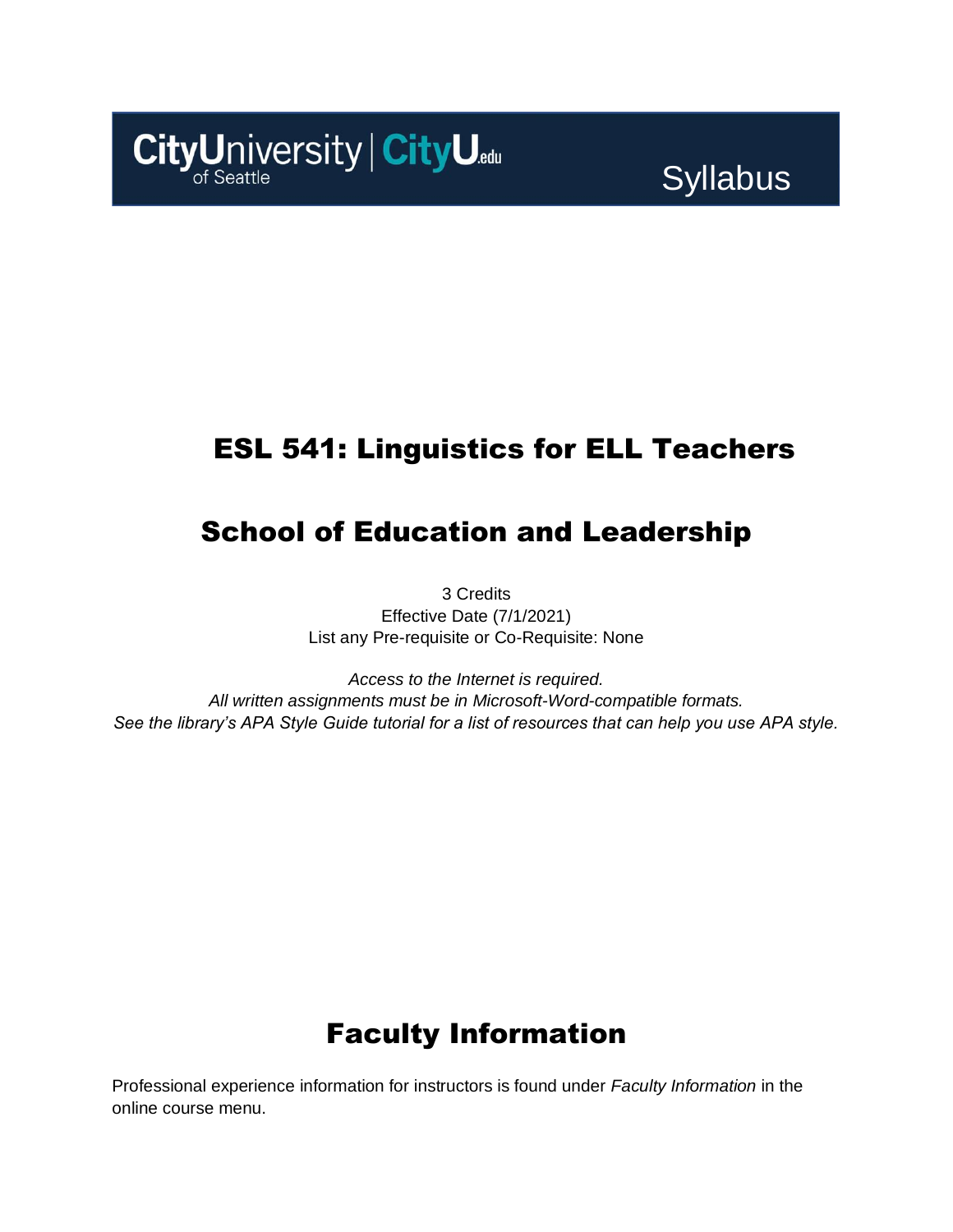# Contact Information

Contact information for instructors is found under *Faculty Information* in the online course menu.

## Course Description

This course examines the principles and uses of linguistics as they pertain to the teaching of English Language Learners (ELL) and the process of second language acquisition. Topics include theories of language learning, linguistic principles, the nature of human language, grammatical aspects of language, the psychology of language, and language in society. Upon course completion, candidates are able to effectively apply knowledge and skills of linguistic principles and language acquisition theories with P-12 ELL students. Course includes components of state requirements for certification.

### Course Resources

Required and recommended resources to complete coursework and assignments are found on the course [Reading List.](https://cityu.alma.exlibrisgroup.com/leganto/login?auth=SAML) The reading list can be found under *Course Information* in Blackboard as well as from the library homepage ("Find Your Textbook" button).

**Note**: Required resources that must be purchased by the student are tagged "Purchase from a vendor of your choosing." Required resources with a direct link, "Available through CityU Library", are available electronically at no cost to students.

Students in Canada may purchase course resources from the [Canada Bookstore,](https://www.cityubookstore.ca/index.asp) and students outside the U.S. and Canada should contact their advisor or textbook coordinator for additional information.

# Course Outcomes

This course will prepare students to:

- Demonstrate how the structural elements of linguistics apply to second language acquisition
- Apply principles of linguistics to instructional strategies, lesson design, and special programming for ELL Students
- Apply the major second language acquisition theories to instructional strategies, lesson design, and special programming for ELL students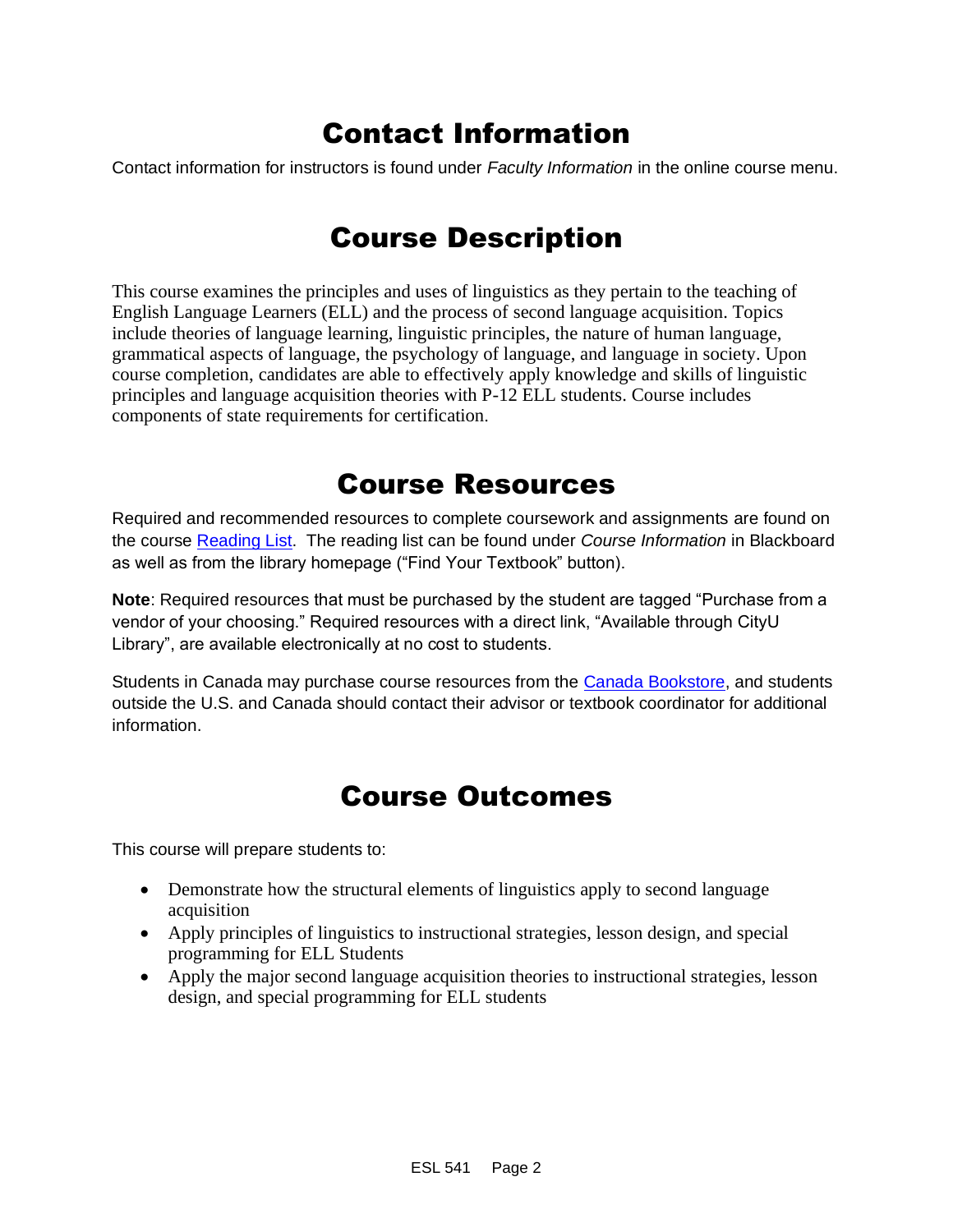# Shared Agreements

Our primary commitment is to **build relationships** both with each other and within ourselves. We share a *collective goal* of becoming critically conscious educators who are prepared to serve all students in our classrooms. A positive learning experience relies on creating an atmosphere where space is held for *multiple truths* to coexist, and where we begin to *notice and name power dynamics* in our own group and also in the education system, its processes, and its policies. We acknowledge that differences among our identities, social backgrounds and experiences will influence our perspectives and those of others*.* We agree to *share our truths bravely*, to *acknowledge the humanity* of each other and ourselves, and to *look for learning* in ourselves and others.

*\*\*We agree to keep confidential all issues of a personal or professional nature that are discussed in class.\*\**

*\*\*adapted from Color Brave Spaces by Equity Matters (2021). [www.equitymattersnw.com](http://www.equitymattersnw.com/)*

## Grading Scale

The grades earned for the course will be calculated using City University of Seattle's decimal grading system, found in the current University Catalog [\(https://www.cityu.edu/catalog/\)](https://www.cityu.edu/catalog/).

Grading rubrics with details on how each assignment will be graded are located under *Assignments* and/or in *My Grades* in the online course menu. Students should review the rubric for each assignment prior to completing their work in order to understand how it will be assessed.

# Course Assignments and Grading

#### Morphology and Phonetics Quiz (20% of Final Grade)

This is a matching quiz which covers the terms needed in this course. Candidates must demonstrate mastery of these terms by obtaining 90% or higher on the quiz located in the Blackboard shell for the course

#### Diagnosis and Plan (30% of Final Grade)

In this assignment, candidates listen to three ELL students read a short selection aloud. Choose the reading selection for the students. (Each student may read the same selection or each student may read a different selection as the candidate decides.) The selection should be a short paragraph or brief children's book. Both candidate and student should have a copy of the selection. Candidates may audiotape the student reading to enable candidates to review the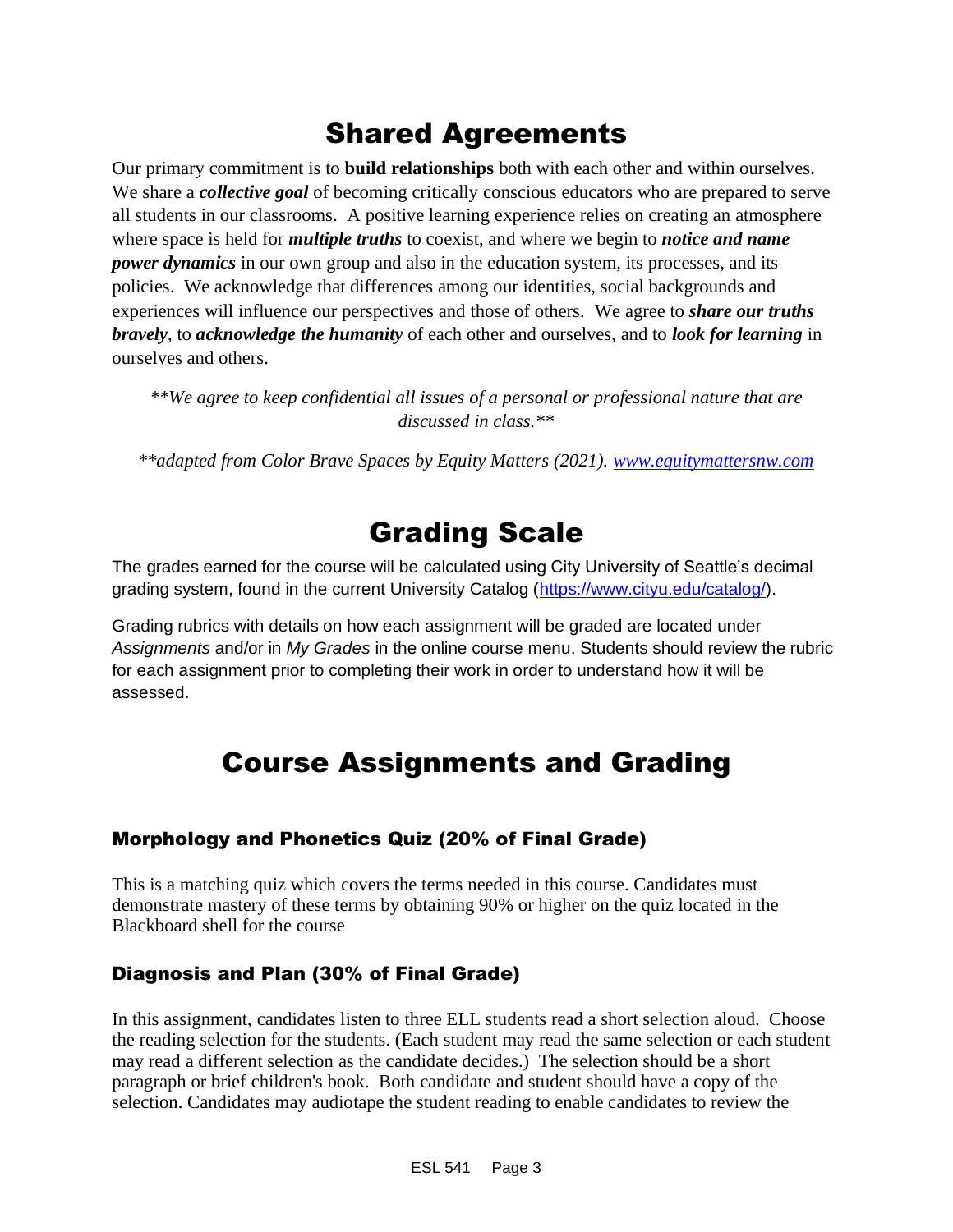reading multiple times. While listening to the student read, candidates write any mispronunciations above the mispronounced word using the phonetic symbols chart found in Fromkin, Rodman, and Hyams, 2007 or from: The Sounds of English and the International Phonetic Alphabet<http://www.antimoon.com/how/pronunc-soundsipa.htm> .

To put phonetic symbols into word documents, use this website: UCL Department of Phonetics & Linguistics<http://www.phon.ucl.ac.uk/resource/phonetics/>

Write a three page minimum summary which includes:

- Student's age
- Student's country of origin and first language(s)
- Student's current placement in the school system he or she attends;
- Written summary of student's miscues (mispronunciation). Using chapter six from Fromkin, Rodman, and Hyams (2007), categorize the mispronunciations according to place of articulation;
- Diagnosis of which miscues may cause the student the most difficulty in communicating with teachers and peers;

• Rationale for the diagnosis that these miscues are the biggest problems.

Submit the following:

- The original selection with the phonetic symbols record;
- The summary;
- The critical miscues diagnosis;
- The rationale for the diagnostic conclusions.

### Personal Language Acquisition Theory (30% of Final Grade)

In this assignment, candidates develop a personal theory about how language is acquired using accepted theories as foundation for their personal theory and research to support their theory. Consider these questions in the development of personal theory:

- Is the candidate more likely to follow the first language acquisition behaviorist theorists, nativist theorists, or functional theorists;
- Is the candidate more interested in the second language acquisition theorists, cognitive theorists, or social constructivist theorists?
- Use personal language acquisition experiences, experiences of other people, and current research from professional journal articles to develop the personal theory.

Candidates write a four-to-seven pages explaining the principles of their personal theory. Include citations, evidence from other sources to support statements, and examples observed in personal study of a second language, a friend's, or student's study of ESL. Note negative influences such as transference, interference, and overgeneralization, as well as influences such as personality and learning style. Discuss influences of the structural elements of a first language on the acquisition of the second language. Reference list contains a minimum of four references.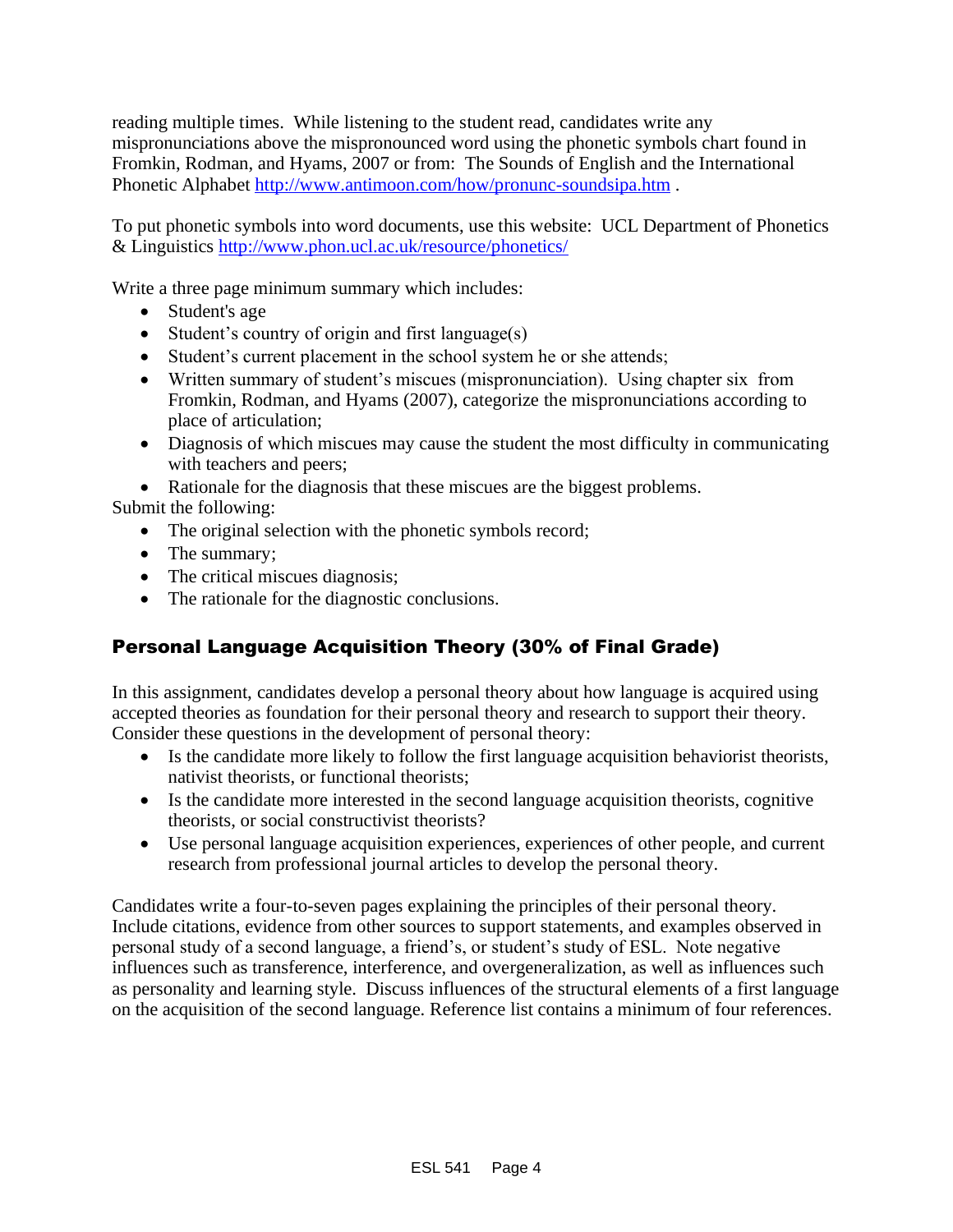### Participation, Engagement, and Essential Dispositions (20% of Final Grade)

Candidates should participate and engage in all classwork, including required assignments, class discussions, activities, and instructor-determined assignments. Candidates should work to meet essential dispositions criteria not only in the field, but also in their coursework, whether online or in person.

## Course Policies

#### **Participation**

Participation will be graded based on engagement in class discussions and activities (both online and mixed modes). Online-only courses will be determined via active engagement in weekly discussion boards or other interactive opportunities provided by the instructor. Mixed mode courses will be determined based on presence in class and engagement with content and peers both within and outside of face-to-face class sessions.

# University Policies

You are responsible for understanding and adhering to all of City University of Seattle's academic policies. The most current versions of these policies can be found in the University Catalog that is linked from the CityU Web site.

### Antidiscrimination

City University of Seattle and its staff and faculty are committed to supporting our students. We value equity, diversity, and inclusion as a way of life as well as the educational opportunities it provides. City U will not tolerate any form of discrimination based on race, color, ethnicity, sexual orientation, gender identification, socioeconomic status, or religious values. If you have experienced any discrimination based on any of the above, we encourage you to report this to the University. Please report this to your instructor. If you do not feel safe reporting this to your instructor, please report to the Provost or to the Vice President of Student Affairs.

### Non-Discrimination & Prohibition of Sexual Misconduct

City University of Seattle adheres to all federal, state, and local civil rights laws prohibiting discrimination in employment and education. The University is committed to ensuring that the education environment is bounded by standards of mutual respect and safety and is free from discriminatory practices.

In the U.S., the University is required by Title IX of the Education Amendments of 1972 to ensure that all of its education programs and activities do not discriminate on the basis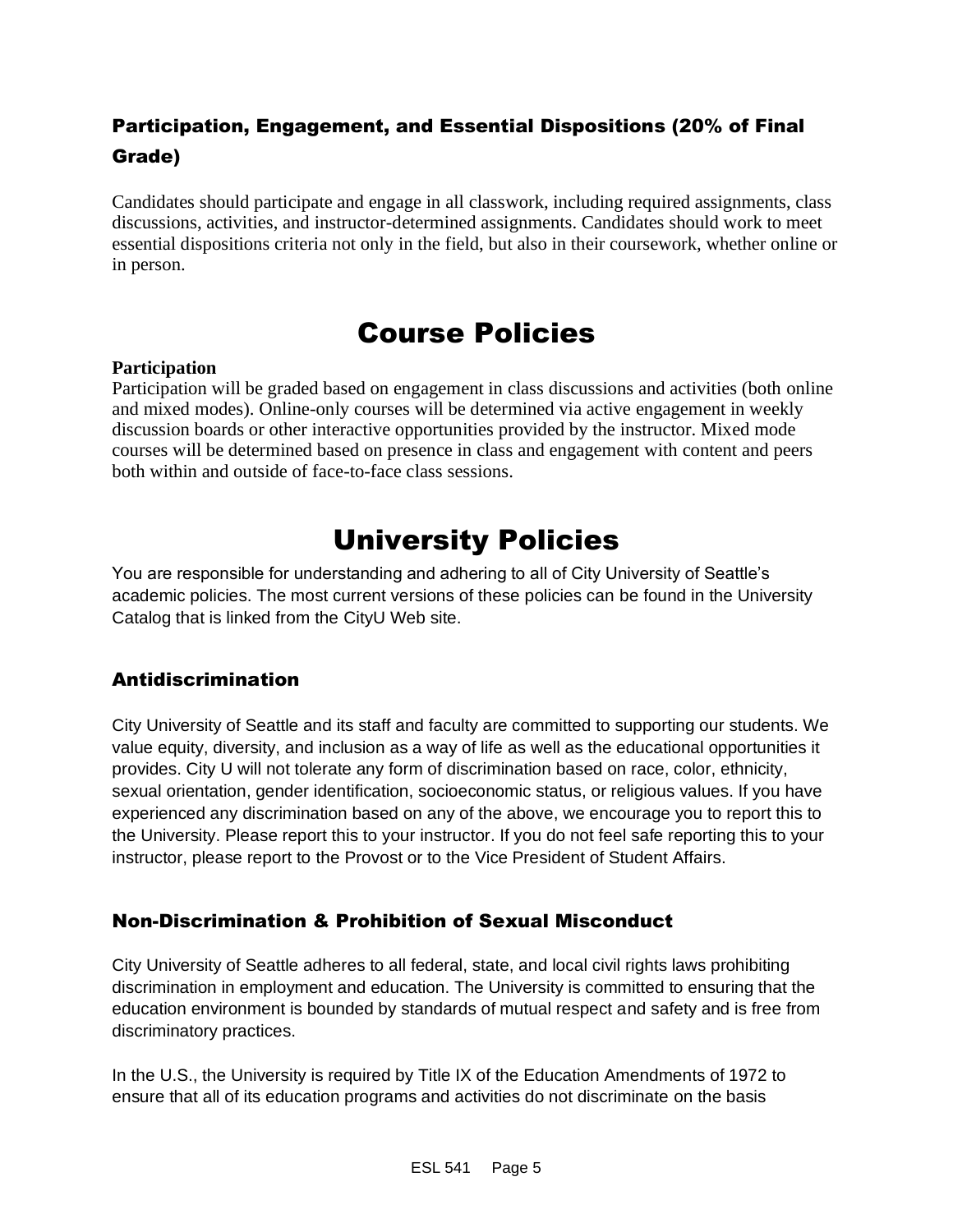of sex/gender. Sex includes sex, sex stereotypes, gender identity, gender expression, sexual orientation, and pregnancy or parenting status. Sexual harassment, sexual assault, dating and domestic violence, and stalking are forms of sex discrimination, which are prohibited under Title IX and by City University of Seattle policy. City University of Seattle also prohibits retaliation against any person opposing discrimination or participating in any discrimination investigation or complaint process internal or external to the institution. Questions regarding Title IX, including its application and/or concerns about noncompliance, should be directed to the Title IX Coordinator. For a complete copy of the policy or for more information, visit [https://my.cityu.edu/titleix](https://nam11.safelinks.protection.outlook.com/?url=https%3A%2F%2Fmy.cityu.edu%2Ftitleix&data=04%7C01%7Claker%40cityu.edu%7Cbc558c70c10340dbaa2408d9172365a0%7Cb3fa96d9f5154662add763d854e39e63%7C1%7C0%7C637566263054321964%7CUnknown%7CTWFpbGZsb3d8eyJWIjoiMC4wLjAwMDAiLCJQIjoiV2luMzIiLCJBTiI6Ik1haWwiLCJXVCI6Mn0%3D%7C1000&sdata=GX0hgfxN2OMKFTKjD04gqvwwyU44mfnCmEdCtsEzab0%3D&reserved=0) or contact the Title IX Coordinator.

In Canada, in compliance with the British Columbia Human Rights Code, the Alberta Human Rights Act, WorksafeBC, and the Workers' Compensation Board of Alberta, the University believes that its environment should at all times be supportive and respectful of the dignity and self-esteem of individuals. Discrimination, harassment and bullying conduct, whether through person-to-person behaviour or via electronic communications such as email or social media is not acceptable and will not be tolerated. As an educational institution, it is our responsibility to cultivate an environment of excellence, equity, mutual respect and to recognize the value and potential of every individual. The University will take all necessary steps to meet or exceed the requirements of the law to prevent discrimination, harassment and bullying. The Respectful Workplace Policy for the prevention of discrimination, harassment and bullying policy and procedure can be found at [https://www.cityu.edu/discover-cityu/about-cityu/](https://nam11.safelinks.protection.outlook.com/?url=https%3A%2F%2Fwww.cityu.edu%2Fdiscover-cityu%2Fabout-cityu%2F&data=04%7C01%7Claker%40cityu.edu%7Cbc558c70c10340dbaa2408d9172365a0%7Cb3fa96d9f5154662add763d854e39e63%7C1%7C0%7C637566263054331957%7CUnknown%7CTWFpbGZsb3d8eyJWIjoiMC4wLjAwMDAiLCJQIjoiV2luMzIiLCJBTiI6Ik1haWwiLCJXVCI6Mn0%3D%7C1000&sdata=7Q6QoqwuNLfeOJPewViWSeIwRIBy%2BoqDOiP8xSHYm78%3D&reserved=0) under the Policies section or at [https://www.cityuniversity.ca/about/](https://nam11.safelinks.protection.outlook.com/?url=https%3A%2F%2Fwww.cityuniversity.ca%2Fabout%2F&data=04%7C01%7Claker%40cityu.edu%7Cbc558c70c10340dbaa2408d9172365a0%7Cb3fa96d9f5154662add763d854e39e63%7C1%7C0%7C637566263054331957%7CUnknown%7CTWFpbGZsb3d8eyJWIjoiMC4wLjAwMDAiLCJQIjoiV2luMzIiLCJBTiI6Ik1haWwiLCJXVCI6Mn0%3D%7C1000&sdata=TX6bXEiU0CC6hC1mrTnKpuJywbR06qAj7RMu8QC4RUA%3D&reserved=0) .

### Religious Accommodations

City University of Seattle has a policy for accommodation of student absences or significant hardship due to reasons of faith or conscience, or for organized religious activities. The University's policy, including more information about how to request an accommodation, is available in the University Catalog and on the my.cityu.edu student portal. Accommodations must be requested by the 20% mark of this course (e.g. day 14 of a ten-week course, day 7 of a 5-week course) using the Religious Accommodations Request Form found on the student dashboard in the my.cityu.edu student portal.

### Academic Integrity

Academic integrity in students requires the pursuit of scholarly activity that is free from fraud, deception and unauthorized collaboration with other individuals. Students are responsible for understanding CityU's policy on academic integrity and adhering to its standards in meeting all course requirements. A complete copy of this policy can be found in the [University Catalog](https://nam11.safelinks.protection.outlook.com/?url=http%3A%2F%2Fwww.cityu.edu%2Fcatalog%2F&data=04%7C01%7Claker%40cityu.edu%7Cbc558c70c10340dbaa2408d9172365a0%7Cb3fa96d9f5154662add763d854e39e63%7C1%7C0%7C637566263054341952%7CUnknown%7CTWFpbGZsb3d8eyJWIjoiMC4wLjAwMDAiLCJQIjoiV2luMzIiLCJBTiI6Ik1haWwiLCJXVCI6Mn0%3D%7C1000&sdata=aL6fsSyLtVzJgdrlE9PtZXb%2F3H6wCdrvPcw4zOoEYTI%3D&reserved=0) in the section titled *Academic Integrity Policy* under *Student Rights & Responsibilities*.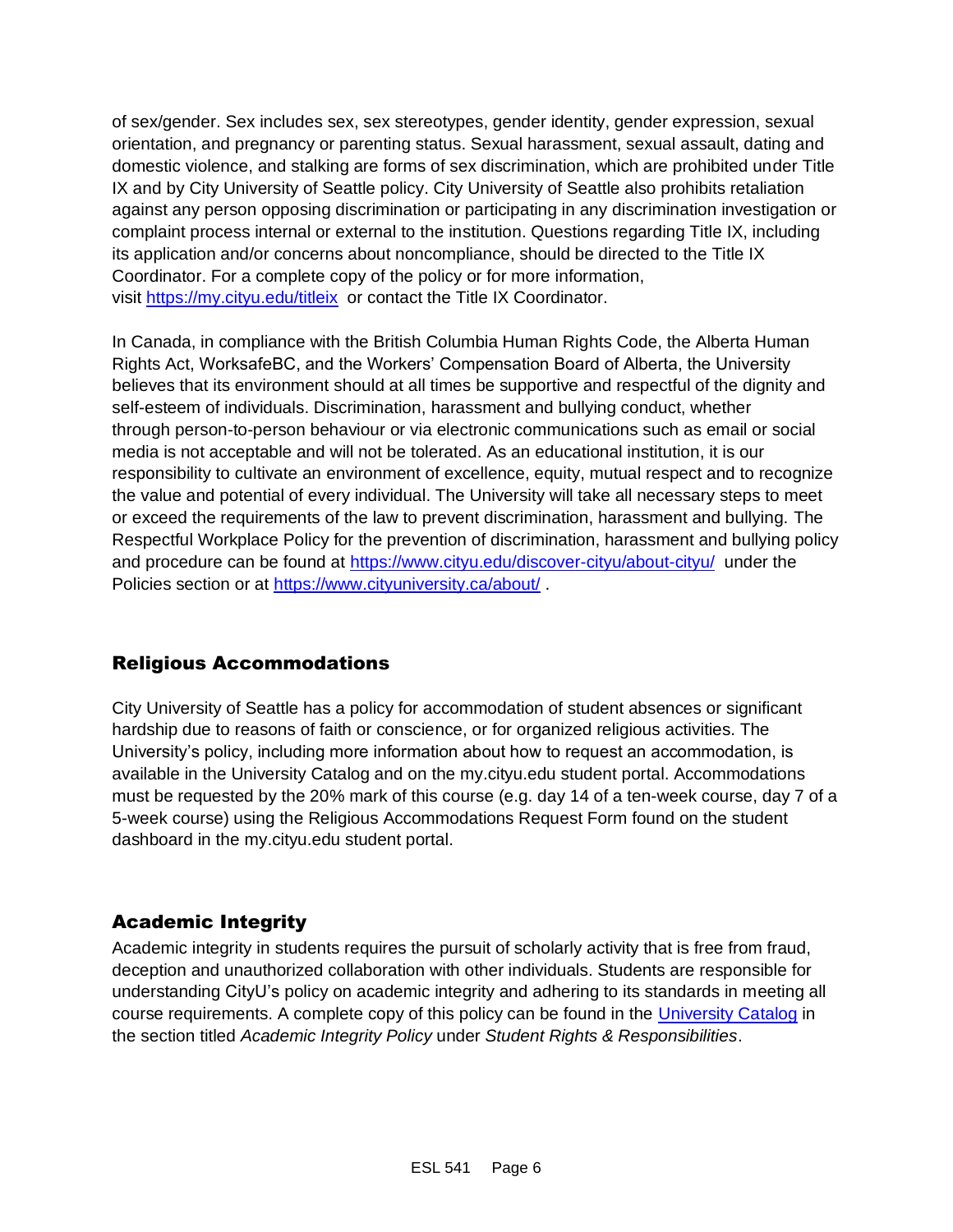#### Attendance

Students taking courses in any format at the University are expected to be diligent in their studies and to attend class regularly. Regular class attendance is important in achieving learning outcomes in the course and may be a valid consideration in determining the final grade. For classes where a physical presence is required, a student has attended if they are present at any time during the class session. For online classes, a student has attended if they have posted or submitted an assignment. A complete copy of this policy can be found in the [University Catalog](https://nam11.safelinks.protection.outlook.com/?url=http%3A%2F%2Fwww.cityu.edu%2Fcatalog%2F&data=04%7C01%7Claker%40cityu.edu%7Cbc558c70c10340dbaa2408d9172365a0%7Cb3fa96d9f5154662add763d854e39e63%7C1%7C0%7C637566263054341952%7CUnknown%7CTWFpbGZsb3d8eyJWIjoiMC4wLjAwMDAiLCJQIjoiV2luMzIiLCJBTiI6Ik1haWwiLCJXVCI6Mn0%3D%7C1000&sdata=aL6fsSyLtVzJgdrlE9PtZXb%2F3H6wCdrvPcw4zOoEYTI%3D&reserved=0) in the section titled *Attendance* under *Student Rights & Responsibilities*.

#### Final Assignments Due Date

Final assignments for each class at CityU must be due on or before the final date of the course as indicated in the university's course information system. Due dates that extend beyond the final date of the course may negatively impact tuition funding for students.

# Support Services

#### Disability Services Accommodations Statement

Students with documented disability who wish to request academic accommodations are encouraged to contact Disability Support Services to discuss accommodation requests and eligibility requirements. Please contact Disability Support Services at [disability@cityu.edu](mailto:disability@cityu.edu) or 206.239.4752 or visit the [Disability Support Services](https://nam11.safelinks.protection.outlook.com/?url=https%3A%2F%2Fmy.cityu.edu%2Fdepartment%2Fdisability-support-services%2F&data=04%7C01%7Claker%40cityu.edu%7Cbc558c70c10340dbaa2408d9172365a0%7Cb3fa96d9f5154662add763d854e39e63%7C1%7C0%7C637566263054351946%7CUnknown%7CTWFpbGZsb3d8eyJWIjoiMC4wLjAwMDAiLCJQIjoiV2luMzIiLCJBTiI6Ik1haWwiLCJXVCI6Mn0%3D%7C1000&sdata=e%2FOzbhqrB5SP38rzkwNSwviN3V%2Fv%2BsJNtdettuKSolw%3D&reserved=0) page in the my.cityu.edu portal. Confidentiality will be observed in all inquiries. Once approved, information about academic accommodations will be shared with your course instructors.

### Library Services

CityU librarians are available to help students find the resources and information they need to succeed in this course. Contact a CityU librarian through the [Ask a Librarian](https://nam11.safelinks.protection.outlook.com/?url=http%3A%2F%2Flibrary.cityu.edu%2Fask-a-librarian%2F&data=04%7C01%7Claker%40cityu.edu%7Cbc558c70c10340dbaa2408d9172365a0%7Cb3fa96d9f5154662add763d854e39e63%7C1%7C0%7C637566263054351946%7CUnknown%7CTWFpbGZsb3d8eyJWIjoiMC4wLjAwMDAiLCJQIjoiV2luMzIiLCJBTiI6Ik1haWwiLCJXVCI6Mn0%3D%7C1000&sdata=N%2Fk3bR2W%2BVUXK4b%2BZd83weGqJbtI4y9O3CdOuOW7%2BiA%3D&reserved=0) service, or access [library resources and services](https://nam11.safelinks.protection.outlook.com/?url=http%3A%2F%2Flibrary.cityu.edu%2F&data=04%7C01%7Claker%40cityu.edu%7Cbc558c70c10340dbaa2408d9172365a0%7Cb3fa96d9f5154662add763d854e39e63%7C1%7C0%7C637566263054361941%7CUnknown%7CTWFpbGZsb3d8eyJWIjoiMC4wLjAwMDAiLCJQIjoiV2luMzIiLCJBTiI6Ik1haWwiLCJXVCI6Mn0%3D%7C1000&sdata=4K7GoPDJosgIt0XDdVisT%2BGn6DZa5bSz0lhZSyjH7kU%3D&reserved=0) online, 24 hours a day, seven days a week.

#### Smarthinking Tutoring